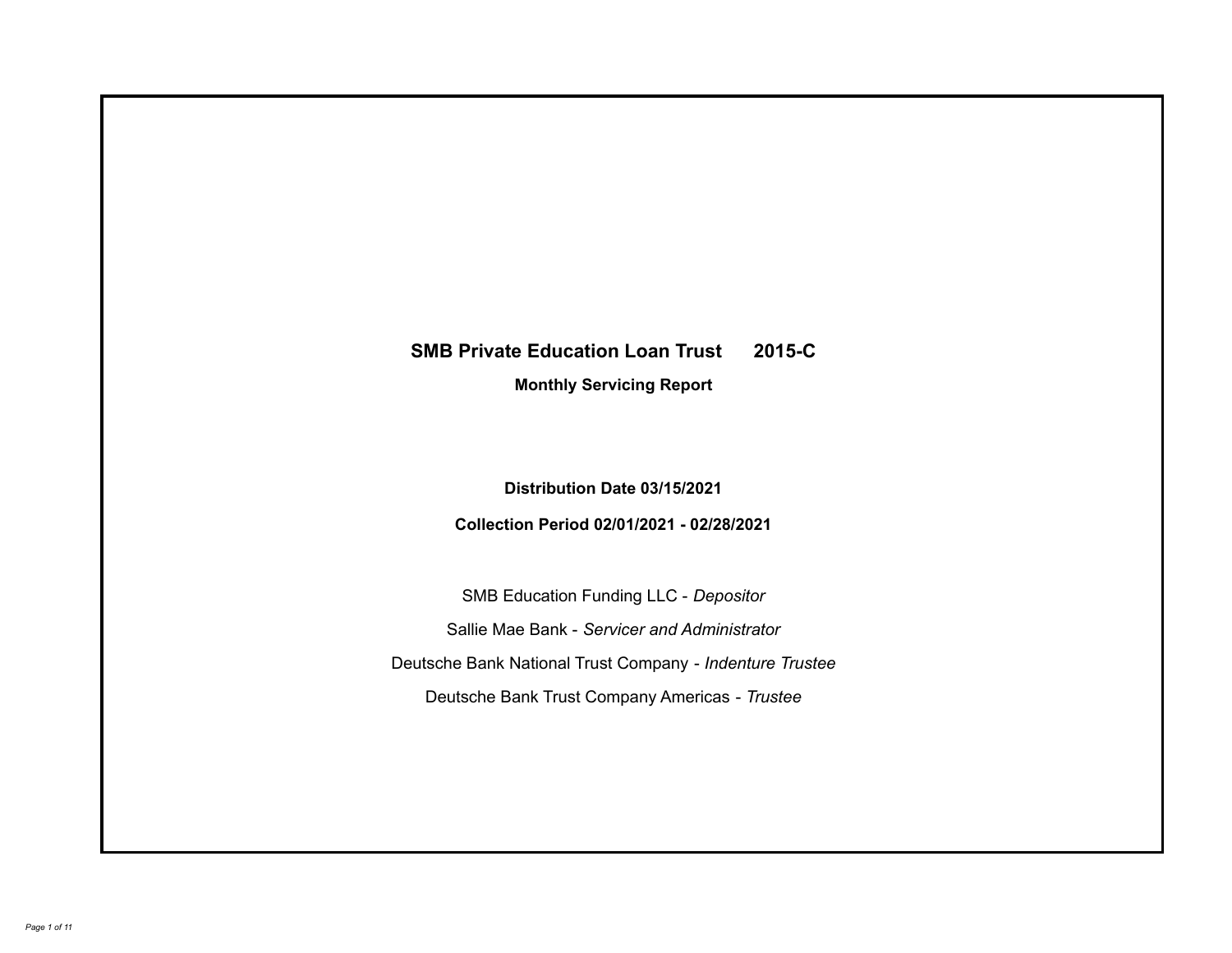A

| <b>Student Loan Portfolio Characteristics</b>                                                                             | <b>Settlement Date</b><br>10/27/2015 | 01/31/2021                                         | 02/28/2021                                         |
|---------------------------------------------------------------------------------------------------------------------------|--------------------------------------|----------------------------------------------------|----------------------------------------------------|
| <b>Principal Balance</b><br>Interest to be Capitalized Balance                                                            | \$693,787,197.00<br>55,852,621.68    | \$283,561,946.38<br>8,679,986.31                   | \$276,904,916.17<br>8,698,509.84                   |
| Pool Balance                                                                                                              | \$749,639,818.68                     | \$292,241,932.69                                   | \$285,603,426.01                                   |
| Weighted Average Coupon (WAC)<br>Weighted Average Remaining Term<br>Number of Loans<br>Number of Borrowers<br>Pool Factor | 8.22%<br>127.00<br>65,154<br>45,614  | 7.82%<br>128.08<br>26,231<br>18,921<br>0.389843129 | 7.73%<br>128.35<br>25,696<br>18,544<br>0.380987534 |
| Since Issued Total Constant Prepayment Rate (1)                                                                           |                                      | 9.19%                                              | 9.20%                                              |

| <b>Debt Securities</b> | <b>Cusip/Isin</b> | 02/16/2021      | 03/15/2021      |
|------------------------|-------------------|-----------------|-----------------|
| A <sub>2</sub> A       | 78448RAB2         | \$40,165,654.89 | \$37,032,366.23 |
| A2B                    | 78448RAC0         | \$19,403,697.99 | \$17,890,031.98 |
| A <sub>3</sub>         | 78448RAD8         | \$75,000,000.00 | \$75,000,000.00 |
|                        | 78448RAE6         | \$70,000,000.00 | \$70,000,000.00 |
|                        | 78448RAF3         | \$50,000,000.00 | \$50,000,000.00 |

| $\sim$<br>$\mathbf{\tilde{v}}$ | <b>Certificates</b> | Cusip/Isin | 02/16/2021   | 03/15/2021   |
|--------------------------------|---------------------|------------|--------------|--------------|
|                                | Residual            | 78448R106  | \$100,000.00 | \$100,000.00 |

| D  | <b>Account Balances</b>                | 02/16/2021      | 03/15/2021      |
|----|----------------------------------------|-----------------|-----------------|
|    | Reserve Account Balance                | \$1,884,455.00  | \$1,884,455.00  |
|    |                                        |                 |                 |
| E. | <b>Asset / Liability</b>               | 02/16/2021      | 03/15/2021      |
|    | Overcollateralization Percentage       | 12.89%          | 12.49%          |
|    | Specified Overcollateralization Amount | \$87,672,579.81 | \$85,681,027.80 |
|    | Actual Overcollateralization Amount    | \$37,672,579.81 | \$35,681,027.80 |

(1) For additional information, see 'Since Issued CPR Methodology' found on page 11 of this report.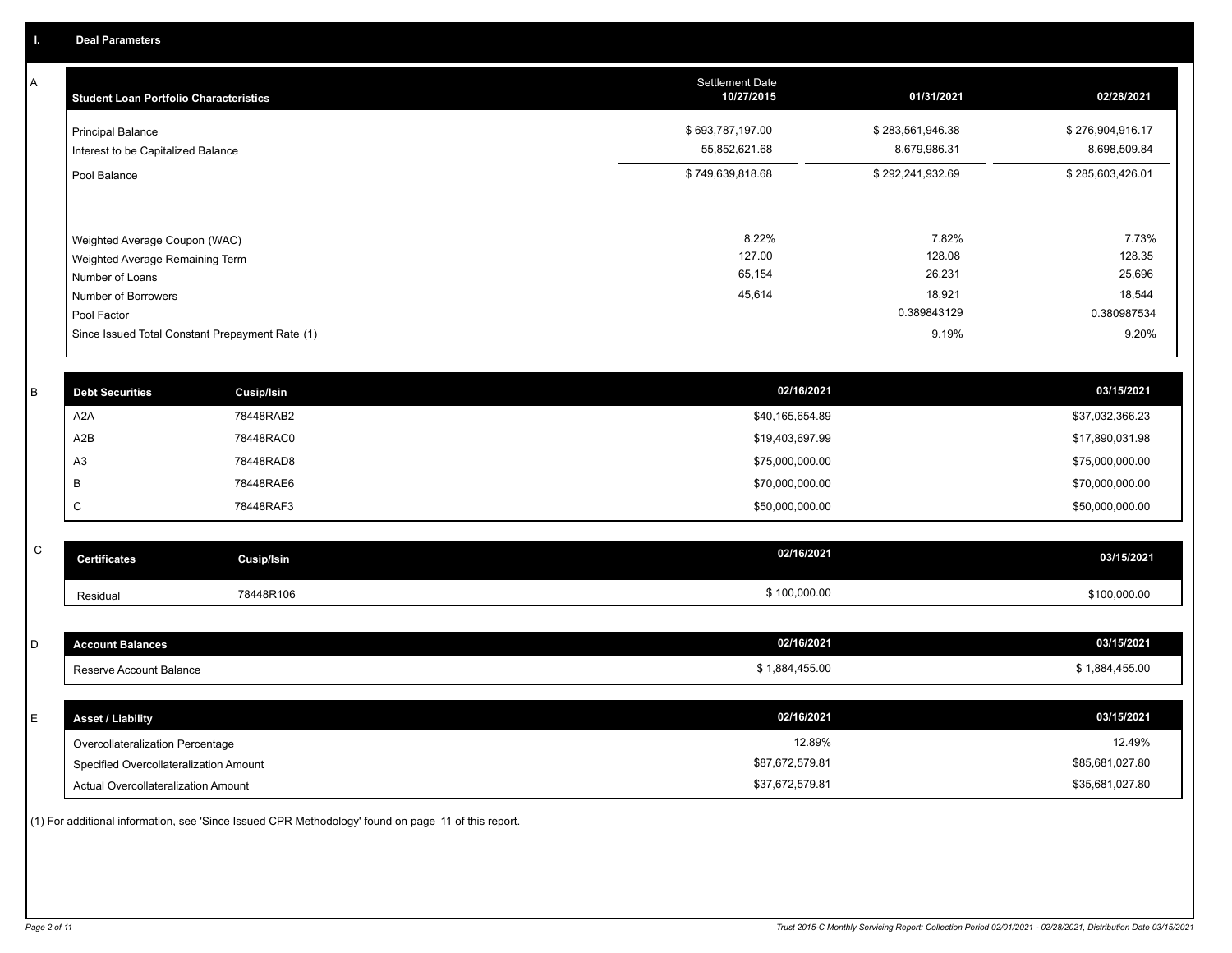| Α | <b>Student Loan Principal Receipts</b>                           |                |
|---|------------------------------------------------------------------|----------------|
|   | <b>Borrower Principal</b>                                        | 6,256,552.20   |
|   | <b>Consolidation Activity Principal</b>                          | 0.00           |
|   | Seller Principal Reimbursement                                   | 0.00           |
|   | Servicer Principal Reimbursement                                 | 0.00           |
|   | Delinquent Principal Purchases by Servicer                       | 0.00           |
|   | <b>Other Principal Deposits</b>                                  | 0.00           |
|   | <b>Total Principal Receipts</b>                                  | \$6,256,552.20 |
| B | <b>Student Loan Interest Receipts</b>                            |                |
|   | <b>Borrower Interest</b>                                         | 1,476,238.48   |
|   | <b>Consolidation Activity Interest</b>                           | 0.00           |
|   | Seller Interest Reimbursement                                    | 0.00           |
|   | Servicer Interest Reimbursement                                  | 0.00           |
|   | Delinquent Interest Purchases by Servicer                        | 0.00           |
|   | Other Interest Deposits                                          | 0.00           |
|   | <b>Total Interest Receipts</b>                                   | \$1,476,238.48 |
| С | <b>Recoveries on Realized Losses</b>                             | \$88,003.92    |
| D | <b>Investment Income</b>                                         | \$167.75       |
| E | <b>Funds Borrowed from Next Collection Period</b>                | \$0.00         |
| F | <b>Funds Repaid from Prior Collection Period</b>                 | \$0.00         |
| G | Loan Sale or Purchase Proceeds                                   | \$0.00         |
| H | Initial Deposits to Distribution Account                         | \$0.00         |
|   | <b>Excess Transferred from Other Accounts</b>                    | \$0.00         |
| J | <b>Borrower Benefit Reimbursements</b>                           | \$0.00         |
| ĸ | <b>Other Deposits</b>                                            | \$0.00         |
| Г | <b>Other Fees Collected</b>                                      | \$0.00         |
| М | <b>AVAILABLE FUNDS</b>                                           | \$7,820,962.35 |
| N | Non-Cash Principal Activity During Collection Period             | \$(400,478.01) |
| O | Aggregate Purchased Amounts by the Depositor, Servicer or Seller | \$0.00         |
| P | Aggregate Loan Substitutions                                     | \$0.00         |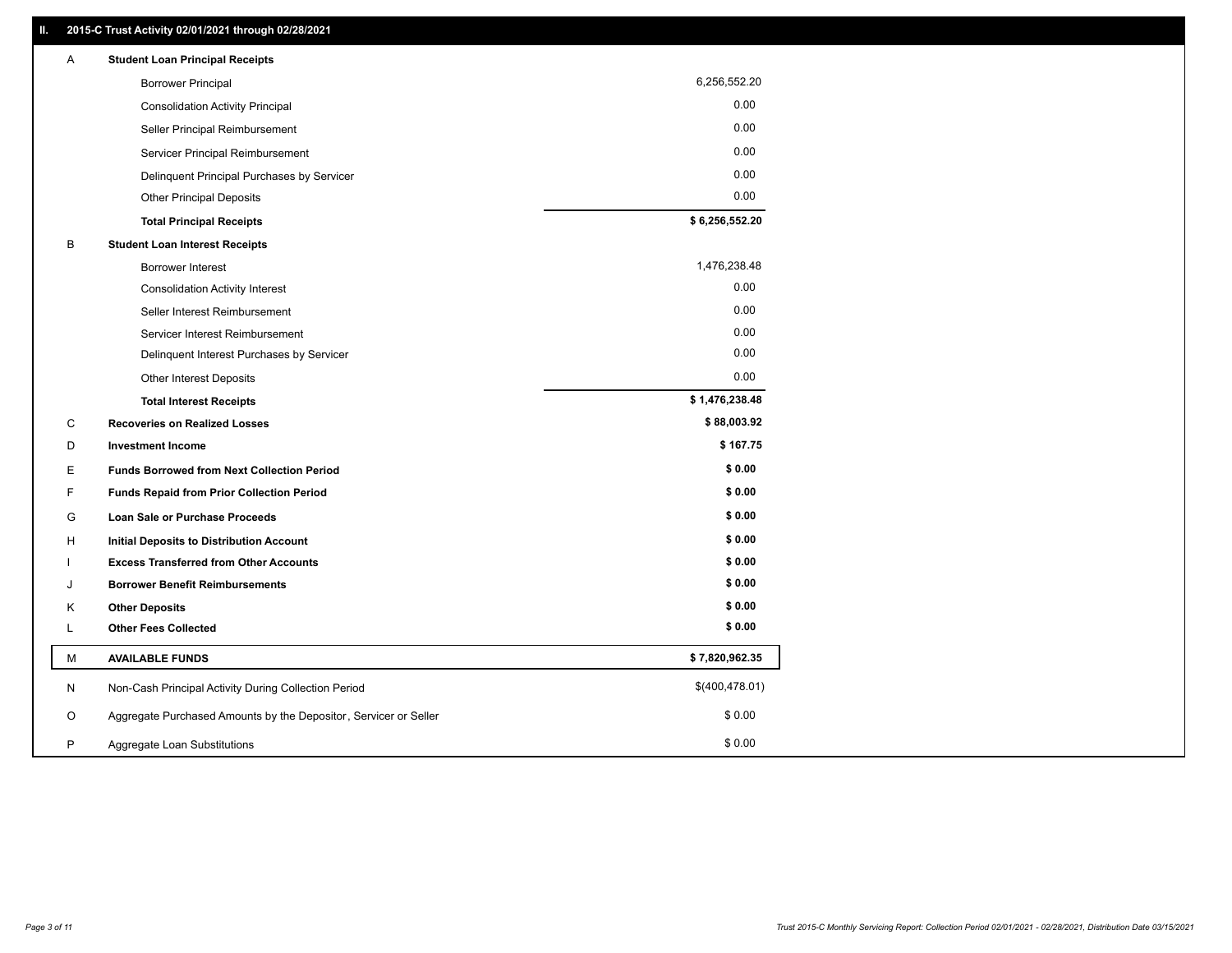|                   | <b>Loans by Repayment Status</b> |                          |         |                                                           |                |                            |                          |         |                                                                  |                |                            |
|-------------------|----------------------------------|--------------------------|---------|-----------------------------------------------------------|----------------|----------------------------|--------------------------|---------|------------------------------------------------------------------|----------------|----------------------------|
|                   |                                  |                          |         | 02/28/2021                                                |                |                            |                          |         | 01/31/2021                                                       |                |                            |
|                   |                                  | <b>Wtd Avg</b><br>Coupon | # Loans | Principal and<br><b>Interest Accrued</b><br>to Capitalize | % of Principal | % of Loans in<br>Repay (1) | <b>Wtd Avg</b><br>Coupon | # Loans | <b>Principal and</b><br><b>Interest Accrued</b><br>to Capitalize | % of Principal | % of Loans in<br>Repay (1) |
| INTERIM:          | IN SCHOOL                        | 8.87%                    | 363     | \$5,703,193.93                                            | 1.997%         | $-$ %                      | 8.90%                    | 397     | \$6,287,747.03                                                   | 2.152%         | $-$ %                      |
|                   | <b>GRACE</b>                     | 8.15%                    | 117     | \$2,002,713.93                                            | 0.701%         | $-$ %                      | 8.15%                    | 80      | \$1,420,660.84                                                   | 0.486%         | $-$ %                      |
|                   | <b>DEFERMENT</b>                 | 8.60%                    | 1,966   | \$28,602,148.54                                           | 10.015%        | $-$ %                      | 8.73%                    | 1,915   | \$27,866,079.51                                                  | 9.535%         | $-$ %                      |
| <b>REPAYMENT:</b> | <b>CURRENT</b>                   | 7.57%                    | 21,873  | \$228,240,006.85                                          | 79.915%        | 91.554%                    | 7.66%                    | 22,314  | \$233,637,382.20                                                 | 79.947%        | 91.027%                    |
|                   | 31-60 DAYS DELINQUENT            | 7.86%                    | 364     | \$5,299,589.19                                            | 1.856%         | 2.126%                     | 7.88%                    | 395     | \$6,091,620.72                                                   | 2.084%         | 2.373%                     |
|                   | 61-90 DAYS DELINQUENT            | 7.84%                    | 210     | \$3,368,238.85                                            | 1.179%         | 1.351%                     | 7.74%                    | 205     | \$3,177,319.77                                                   | 1.087%         | 1.238%                     |
|                   | > 90 DAYS DELINQUENT             | 8.45%                    | 155     | \$2,579,736.68                                            | 0.903%         | 1.035%                     | 8.52%                    | 198     | \$3,149,941.65                                                   | 1.078%         | 1.227%                     |
|                   | <b>FORBEARANCE</b>               | 7.99%                    | 648     | \$9,807,798.04                                            | 3.434%         | 3.934%                     | 7.98%                    | 727     | \$10,611,180.97                                                  | 3.631%         | 4.134%                     |
| <b>TOTAL</b>      |                                  |                          | 25,696  | \$285,603,426.01                                          | 100.00%        | 100.00%                    |                          | 26,231  | \$292,241,932.69                                                 | 100.00%        | 100.00%                    |

Percentages may not total 100% due to rounding \*

1 Loans classified in "Repayment" include any loan for which interim interest only, \$25 fixed payments or full principal and interest payments are due.

| <b>Loans by Borrower Status</b> |                                                |                          |         |                                                                  |                                                                                                                            |                                |                          |         |                                                           |                |                                |  |  |
|---------------------------------|------------------------------------------------|--------------------------|---------|------------------------------------------------------------------|----------------------------------------------------------------------------------------------------------------------------|--------------------------------|--------------------------|---------|-----------------------------------------------------------|----------------|--------------------------------|--|--|
|                                 |                                                |                          |         | 02/28/2021                                                       |                                                                                                                            |                                | 01/31/2021               |         |                                                           |                |                                |  |  |
|                                 |                                                | <b>Wtd Avg</b><br>Coupon | # Loans | <b>Principal and</b><br><b>Interest Accrued</b><br>to Capitalize | % of Principal                                                                                                             | % of Loans in<br>P&I Repay (2) | <b>Wtd Avg</b><br>Coupon | # Loans | Principal and<br><b>Interest Accrued</b><br>to Capitalize | % of Principal | % of Loans in<br>P&I Repay (2) |  |  |
| INTERIM:                        | IN SCHOOL                                      | 8.67%                    | 641     | \$10,317,429.77                                                  | 3.613%                                                                                                                     | $-$ %                          | 8.78%                    | 691     | \$11,067,520.97                                           | 3.787%         | $-$ %                          |  |  |
|                                 | GRACE                                          | 8.25%                    | 197     | \$3,204,104.88                                                   | 1.122%                                                                                                                     | $-$ %                          | 8.42%                    | 162     | \$2,808,247.92                                            | 0.961%         | $-$ %                          |  |  |
|                                 | <b>DEFERMENT</b>                               | 8.43%                    | 3,320   | \$45,976,521.64                                                  | 16.098%                                                                                                                    | $-$ %                          | 8.56%                    | 3,232   | \$44,813,002.87                                           | 15.334%        | $-$ %                          |  |  |
| P&I REPAYMENT:                  | <b>CURRENT</b>                                 | 7.49%                    | 20,174  | \$205,306,541.64                                                 | 71.885%                                                                                                                    | 90.801%                        | 7.58%                    | 20,636  | \$210,779,799.38                                          | 72.125%        | 90.249%                        |  |  |
|                                 | 31-60 DAYS DELINQUENT                          | 7.82%                    | 354     | \$5,116,558.76                                                   | 1.791%                                                                                                                     | 2.263%                         | 7.86%                    | 387     | \$5,915,167.92                                            | 2.024%         | 2.533%                         |  |  |
|                                 | 61-90 DAYS DELINQUENT                          | 7.84%                    | 208     | \$3,327,598.51                                                   | 1.165%                                                                                                                     | 1.472%                         | 7.74%                    | 200     | \$3,135,310.95                                            | 1.073%         | 1.342%                         |  |  |
|                                 | > 90 DAYS DELINQUENT                           | 8.46%                    | 154     | \$2,546,872.77                                                   | 0.892%                                                                                                                     | 1.126%                         | 8.51%                    | 196     | \$3,111,701.71                                            | 1.065%         | 1.332%                         |  |  |
|                                 | FORBEARANCE                                    | 7.99%                    | 648     | \$9,807,798.04                                                   | 3.434%                                                                                                                     | 4.338%                         | 7.98%                    | 727     | \$10,611,180.97                                           | 3.631%         | 4.543%                         |  |  |
| <b>TOTAL</b>                    |                                                |                          | 25,696  | \$285,603,426.01                                                 | 100.00%                                                                                                                    | 100.00%                        |                          | 26,231  | \$292,241,932.69                                          | 100.00%        | 100.00%                        |  |  |
|                                 | Percentages may not total 100% due to rounding |                          |         |                                                                  |                                                                                                                            |                                |                          |         |                                                           |                |                                |  |  |
| $\overline{2}$                  |                                                |                          |         |                                                                  | Loans classified in "P&I Repayment" includes only those loans for which scheduled principal and interest payments are due. |                                |                          |         |                                                           |                |                                |  |  |

To conform with company standard reporting these sections now include Princial and Interest Accrued to Capitalize .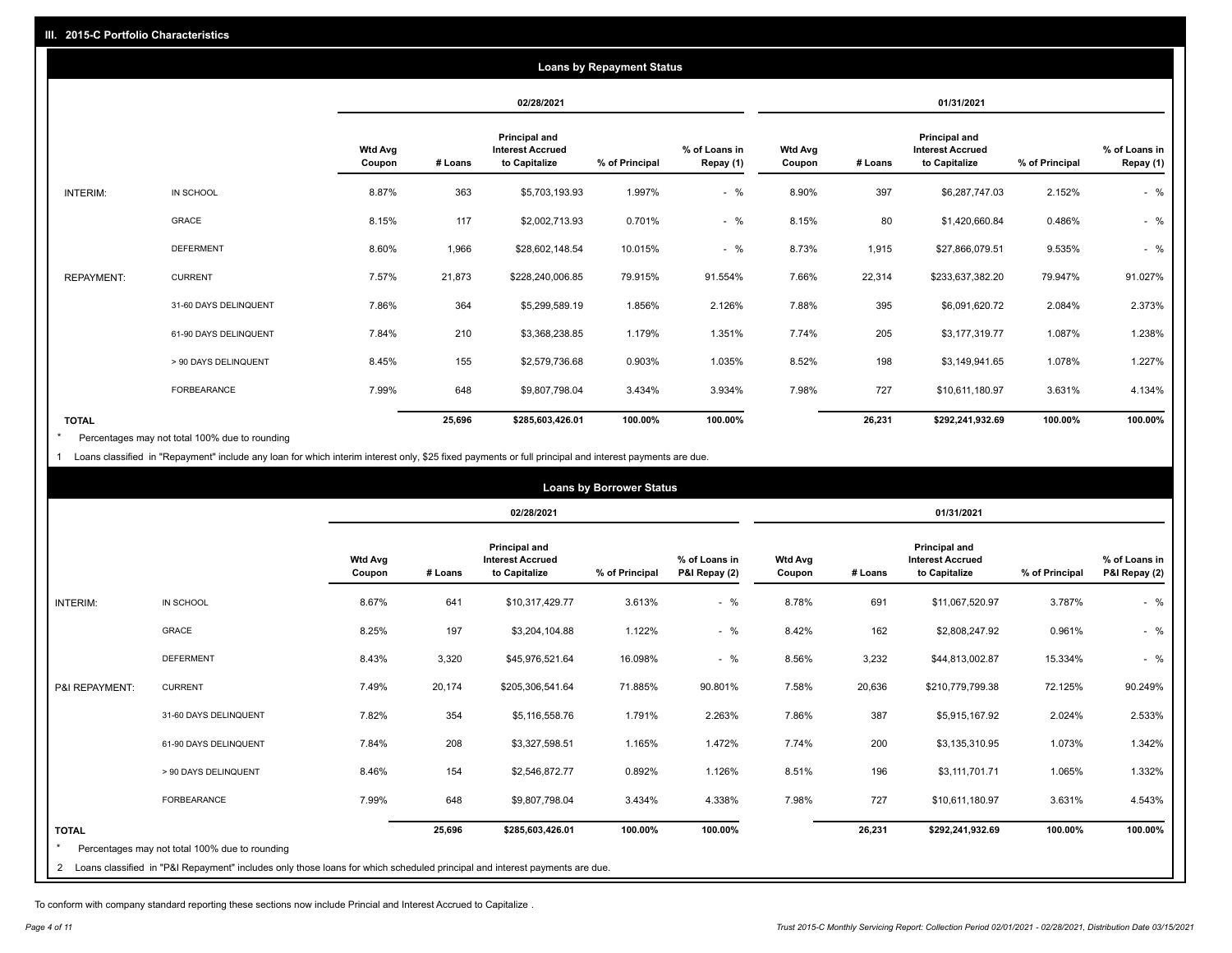|                                                                                                  | 2/28/2021        | 1/31/2021        |  |
|--------------------------------------------------------------------------------------------------|------------------|------------------|--|
| Pool Balance                                                                                     | \$285,603,426.01 | \$292,241,932.69 |  |
| Total # Loans                                                                                    | 25,696           | 26,231           |  |
| Total # Borrowers                                                                                | 18,544           | 18,921           |  |
| Weighted Average Coupon                                                                          | 7.73%            | 7.82%            |  |
| Weighted Average Remaining Term                                                                  | 128.35           | 128.08           |  |
| Percent of Pool - Cosigned                                                                       | 93.6%            | 93.5%            |  |
| Percent of Pool - Non Cosigned                                                                   | 6.4%             | 6.5%             |  |
| Borrower Interest Accrued for Period                                                             | \$1,666,906.28   | \$1,891,922.28   |  |
| Outstanding Borrower Interest Accrued                                                            | \$11,326,080.86  | \$11,529,524.91  |  |
| Gross Principal Realized Loss - Periodic *                                                       | \$722,671.12     | \$456,305.34     |  |
| Gross Principal Realized Loss - Cumulative *                                                     | \$34,803,869.40  | \$34,081,198.28  |  |
| Recoveries on Realized Losses - Periodic                                                         | \$88,003.92      | \$87,801.62      |  |
| Recoveries on Realized Losses - Cumulative                                                       | \$5,529,200.74   | \$5,441,196.82   |  |
| Net Losses - Periodic                                                                            | \$634,667.20     | \$368,503.72     |  |
| Net Losses - Cumulative                                                                          | \$29,274,668.66  | \$28,640,001.46  |  |
| Non-Cash Principal Activity - Capitalized Interest                                               | \$326,681.69     | \$527,486.50     |  |
| Since Issued Total Constant Prepayment Rate (CPR) (1)                                            | 9.20%            | 9.19%            |  |
| <b>Loan Substitutions</b>                                                                        | \$0.00           | \$0.00           |  |
| <b>Cumulative Loan Substitutions</b>                                                             | \$0.00           | \$0.00           |  |
| <b>Unpaid Servicing Fees</b>                                                                     | \$0.00           | \$0.00           |  |
| <b>Unpaid Administration Fees</b>                                                                | \$0.00           | \$0.00           |  |
| <b>Unpaid Carryover Servicing Fees</b>                                                           | \$0.00           | \$0.00           |  |
| Note Interest Shortfall                                                                          | \$0.00           | \$0.00           |  |
| Loans in Modification                                                                            | \$36,523,494.52  | \$36,820,977.32  |  |
| % of Loans in Modification as a % of Loans in Repayment (P&I)                                    | 16.89%           | 16.52%           |  |
|                                                                                                  |                  |                  |  |
| % Annualized Gross Principal Realized Loss - Periodic as a %<br>of Loans in Repayment (P&I) * 12 | 4.01%            | 2.46%            |  |
| % Gross Principal Realized Loss - Cumulative as a % of                                           |                  |                  |  |

\* In accordance with the Servicer's current policies and procedures, after September 1, 2017 loans subject to bankruptcy claims generally will not be reported as a charged- off unless and until they are delinquent for 120

4.64% 4.55%

(1) For additional information, see 'Since Issued CPR Methodology' found on page 11 of this report.

Original Pool Balance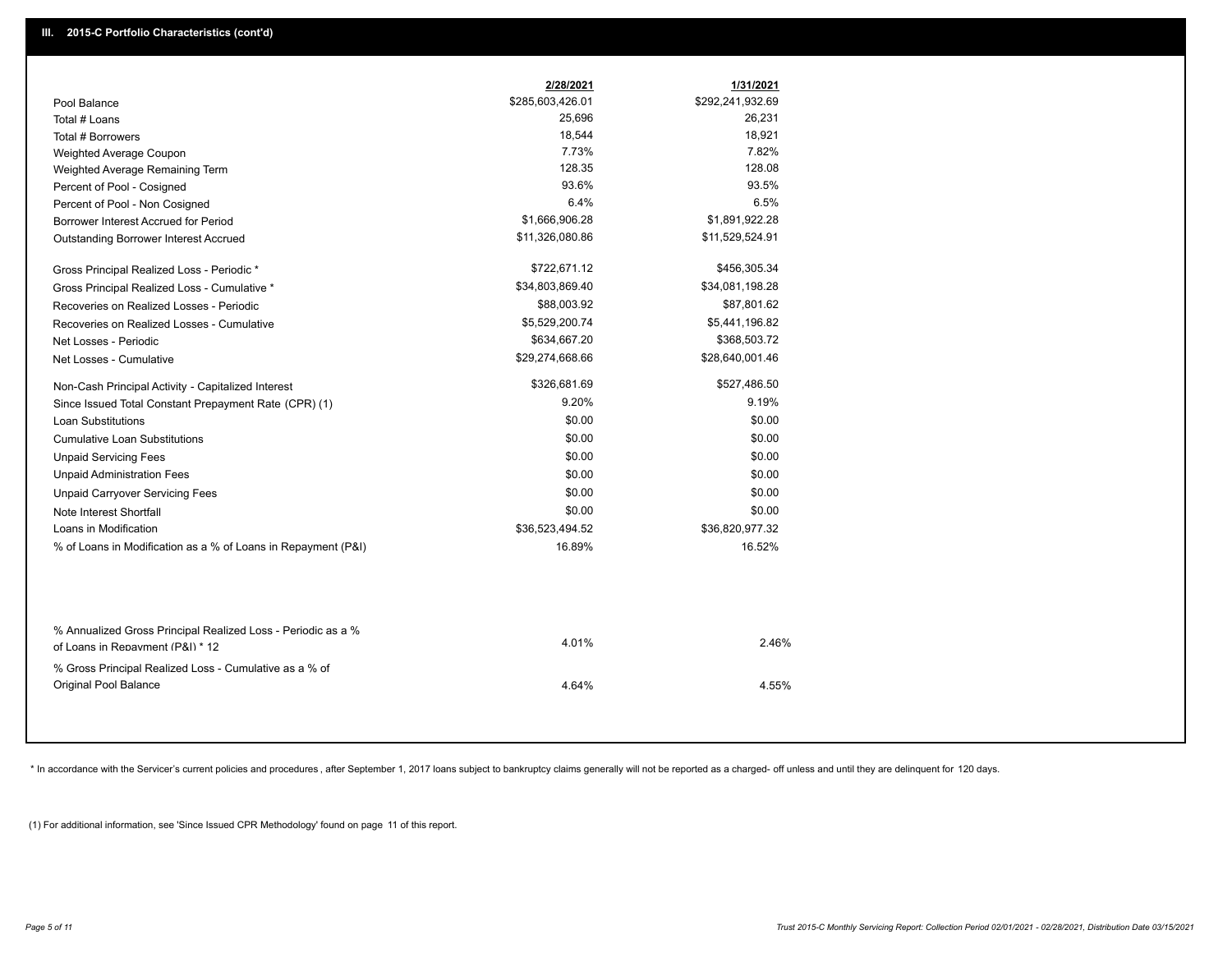#### **Loan Program**  A

|                                    | Weighted<br>Average | # LOANS | <b>\$ AMOUNT</b> | $%$ *    |
|------------------------------------|---------------------|---------|------------------|----------|
| - Smart Option Interest-Only Loans | 7.05%               | 4,664   | \$32,767,147.82  | 11.473%  |
| - Smart Option Fixed Pay Loans     | 7.70%               | 6,692   | \$87,113,565.12  | 30.502%  |
| - Smart Option Deferred Loans      | 7.88%               | 14.340  | \$165,722,713.07 | 58.025%  |
| - Other Loan Programs              | $0.00\%$            | 0       | \$0.00           | 0.000%   |
| <b>Total</b>                       | 7.73%               | 25,696  | \$285,603,426.01 | 100.000% |

\* Percentages may not total 100% due to rounding

B

C

**Index Type**

|                       | Weighted<br>Average | # LOANS | <b>\$ AMOUNT</b> | % *      |
|-----------------------|---------------------|---------|------------------|----------|
| - Fixed Rate Loans    | 7.44%               | 6,354   | \$86,149,954.00  | 30.164%  |
| - LIBOR Indexed Loans | 7.85%               | 19,342  | \$199,453,472.01 | 69.836%  |
| - Other Index Rates   | $0.00\%$            | 0       | \$0.00           | 0.000%   |
| <b>Total</b>          | 7.73%               | 25,696  | \$285,603,426.01 | 100.000% |

\* Percentages may not total 100% due to rounding

### **Weighted Average Recent FICO**

| (2)<br>Wtd Avg Recent FICO Band | # LOANS | <b>\$ AMOUNT</b> | $\frac{9}{6}$ * |
|---------------------------------|---------|------------------|-----------------|
| 0 - 639                         | 1,915   | \$23,794,174.63  | 8.331%          |
| 640 - 669                       | 1,692   | \$20,384,852.00  | 7.137%          |
| 670 - 699                       | 2,691   | \$31,301,380.50  | 10.960%         |
| 700 - 739                       | 5,347   | \$62,618,747.97  | 21.925%         |
| $740 +$                         | 14,051  | \$147,504,270.91 | 51.647%         |
| $N/A$ <sub>(1)</sub>            |         | \$0.00           | $0.000\%$       |
| <b>Total</b>                    | 25,696  | \$285,603,426.01 | 100.000%        |
|                                 |         |                  |                 |

To conform with company standard reporting these sections now include Princial and Interest Accrued to Capitalize .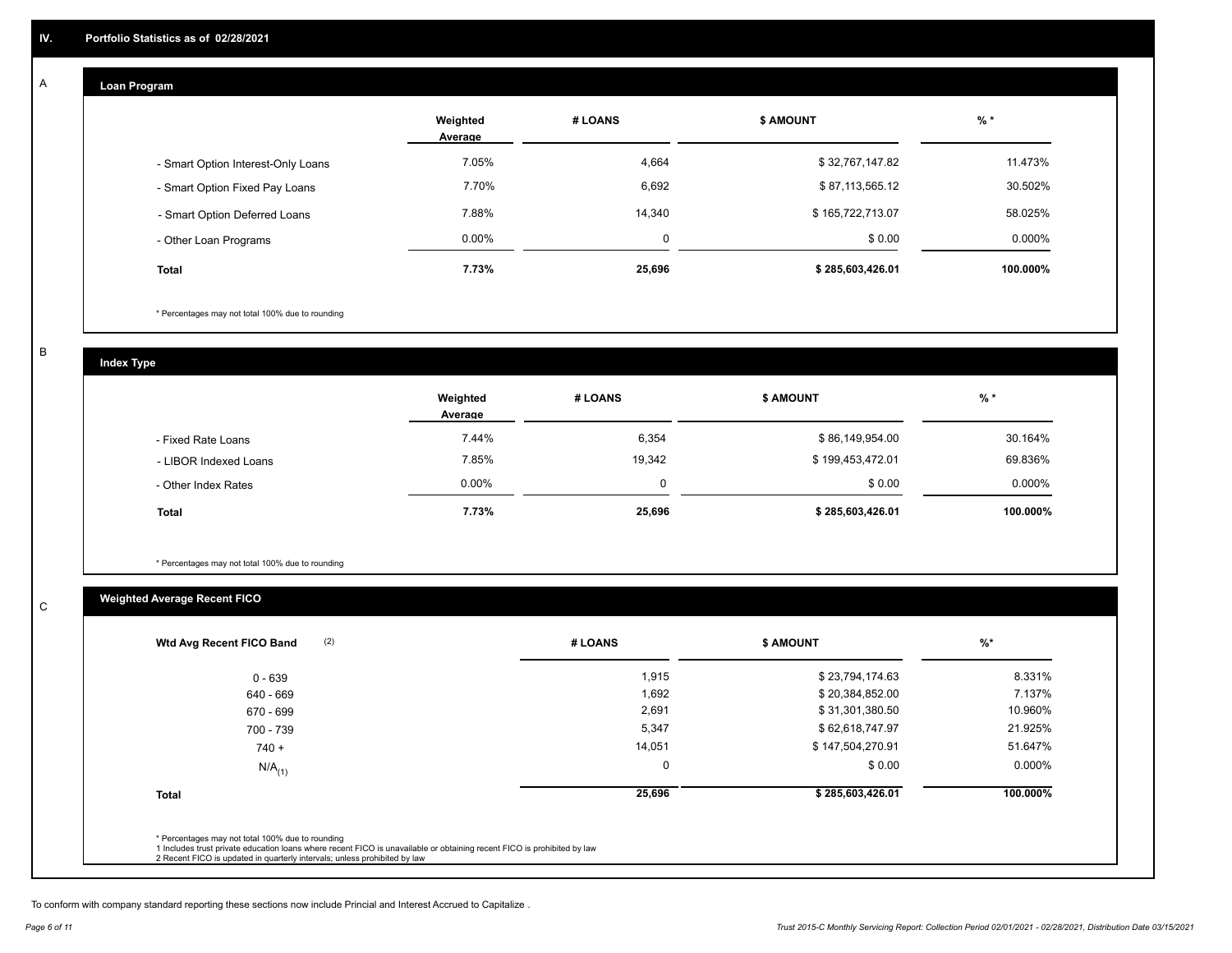| V. |                        | 2015-C Reserve Account and Principal Distribution Calculations                             |                  |  |  |  |  |  |  |
|----|------------------------|--------------------------------------------------------------------------------------------|------------------|--|--|--|--|--|--|
| А. | <b>Reserve Account</b> |                                                                                            |                  |  |  |  |  |  |  |
|    |                        | Specified Reserve Account Balance                                                          | \$1,884,455.00   |  |  |  |  |  |  |
|    |                        | Actual Reserve Account Balance                                                             | \$1,884,455.00   |  |  |  |  |  |  |
| В. |                        | <b>Principal Distribution Amount</b>                                                       |                  |  |  |  |  |  |  |
|    | i.                     | Class A Notes Outstanding                                                                  | \$134,569,352.88 |  |  |  |  |  |  |
|    | ii.                    | Pool Balance                                                                               | \$285,603,426.01 |  |  |  |  |  |  |
|    | iii.                   | First Priority Principal Distribution Amount (i - ii)                                      | \$0.00           |  |  |  |  |  |  |
|    |                        |                                                                                            |                  |  |  |  |  |  |  |
|    | iv.                    | Class A and B Notes Outstanding                                                            | \$204,569,352.88 |  |  |  |  |  |  |
|    | v.                     | First Priority Principal Distribution Amount                                               | \$0.00           |  |  |  |  |  |  |
|    | vi.                    | Pool Balance                                                                               | \$285,603,426.01 |  |  |  |  |  |  |
|    | vii.                   | Specified Overcollateralization Amount                                                     | \$85,681,027.80  |  |  |  |  |  |  |
|    | viii.                  | Available Funds (after payment of waterfall items A through H)                             | \$7,001,043.64   |  |  |  |  |  |  |
|    | ix.                    | <b>Class C Notes Outstanding</b>                                                           | \$50,000,000.00  |  |  |  |  |  |  |
|    | х.                     | Regular Principal Distribution Amount (if (iv > 0, (iv - v) - (vi - vii), min(viii, ix))   | \$4,646,954.67   |  |  |  |  |  |  |
|    | xi.                    | Pool Balance                                                                               | \$285,603,426.01 |  |  |  |  |  |  |
|    |                        |                                                                                            |                  |  |  |  |  |  |  |
|    | xii.                   | 10% of Initial Pool Balance                                                                | \$74,963,981.87  |  |  |  |  |  |  |
|    | xiii.                  | First Priority Principal Distribution Amount                                               | \$0.00           |  |  |  |  |  |  |
|    | xiv.                   | Regular Principal Distribution Amount                                                      | \$4,646,954.67   |  |  |  |  |  |  |
|    | XV.                    | Available Funds (after payment of waterfall items A through J)                             | \$2,354,088.97   |  |  |  |  |  |  |
|    |                        | xvi. Additional Principal Distribution Amount (if(ix $\lt$ = x, min(xv, xi - xiii - xiv))) | \$0.00           |  |  |  |  |  |  |
|    |                        |                                                                                            |                  |  |  |  |  |  |  |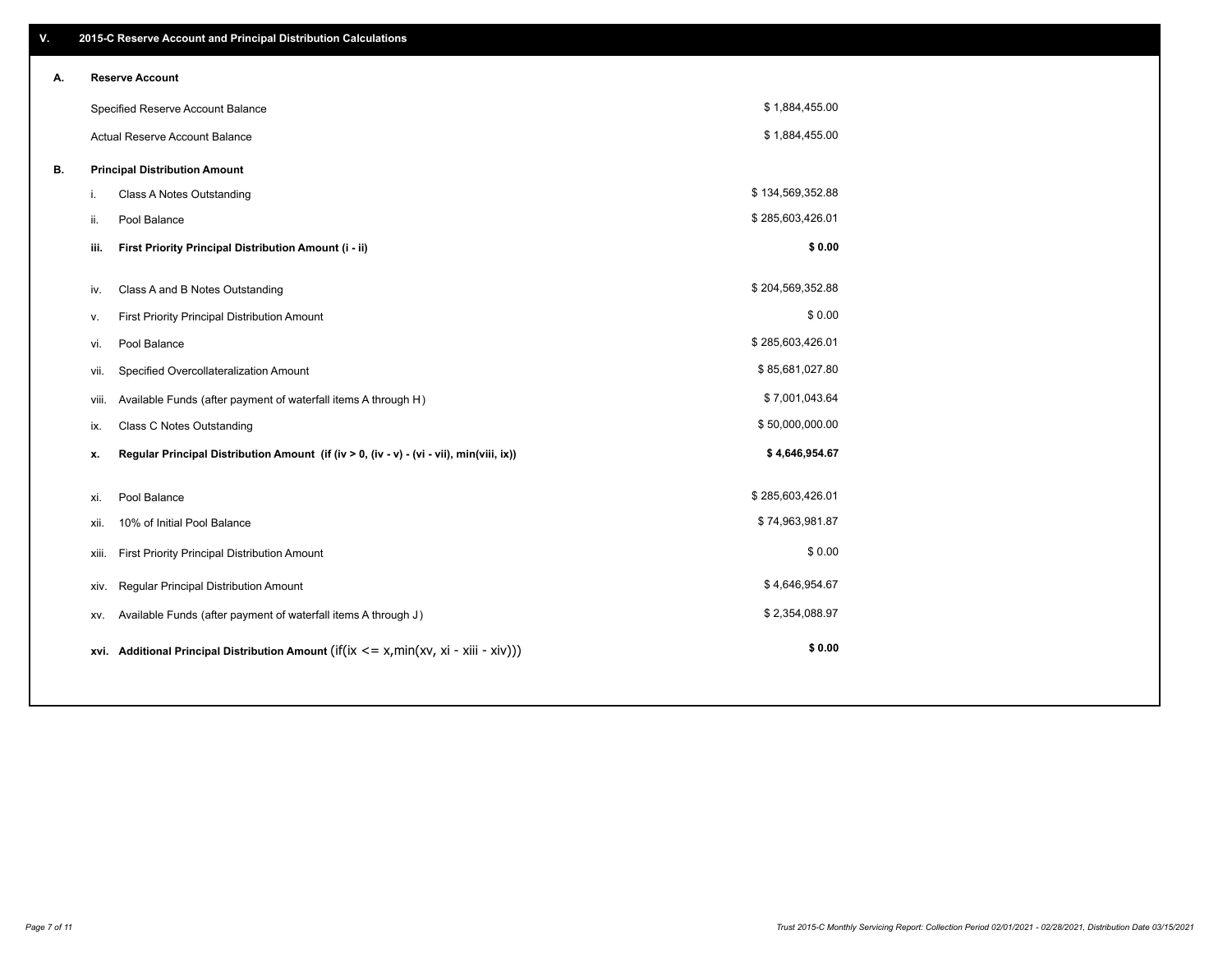|   |                                                         | Paid           | <b>Funds Balance</b> |
|---|---------------------------------------------------------|----------------|----------------------|
|   | <b>Total Available Funds</b>                            |                | \$7,820,962.35       |
| A | <b>Trustee Fees</b>                                     | \$0.00         | \$7,820,962.35       |
| B | <b>Servicing Fees</b>                                   | \$189,863.76   | \$7,631,098.59       |
| C | i. Administration Fees                                  | \$8,333.00     | \$7,622,765.59       |
|   | ii. Unreimbursed Administrator Advances plus any Unpaid | \$0.00         | \$7,622,765.59       |
| D | Class A Noteholders Interest Distribution Amount        | \$230,055.28   | \$7,392,710.31       |
| Е | <b>First Priority Principal Payment</b>                 | \$0.00         | \$7,392,710.31       |
| F | Class B Noteholders Interest Distribution Amount        | \$204,166.67   | \$7,188,543.64       |
| G | <b>Class C Noteholders Interest Distribution Amount</b> | \$187,500.00   | \$7,001,043.64       |
| H | <b>Reinstatement Reserve Account</b>                    | \$0.00         | \$7,001,043.64       |
|   | <b>Regular Principal Distribution</b>                   | \$4,646,954.67 | \$2,354,088.97       |
| J | <b>Carryover Servicing Fees</b>                         | \$0.00         | \$2,354,088.97       |
| Κ | Additional Principal Distribution Amount                | \$0.00         | \$2,354,088.97       |
| L | Unpaid Expenses of Trustee                              | \$0.00         | \$2,354,088.97       |
| M | Unpaid Expenses of Administrator                        | \$0.00         | \$2,354,088.97       |
| N | Remaining Funds to the Residual Certificateholders      | \$2,354,088.97 | \$0.00               |

### **Waterfall Conditions**

| А. |      | <b>Class C Noteholders' Interest Distribution Condition</b>                      |                  |  |
|----|------|----------------------------------------------------------------------------------|------------------|--|
|    |      | Pool Balance                                                                     | \$285,603,426.01 |  |
|    | н.   | Class A and B Notes Outstanding                                                  | \$204,569,352.88 |  |
|    | iii. | Class C Noteholders' Interest Distribution Ratio (i / ii)                        | 139.61%          |  |
|    | iv.  | Minimum Ratio                                                                    | 110.00%          |  |
|    | v.   | Is the Class C Noteholders' Interest Distribution Condition Satisfied (iii > iv) |                  |  |
|    |      |                                                                                  |                  |  |

\* If the Class C Noteholders' Interest Distribution Condition is satisfied then the amount of interest accrued at the Class C Rate for the Accrual Period is Released on the distribution Date .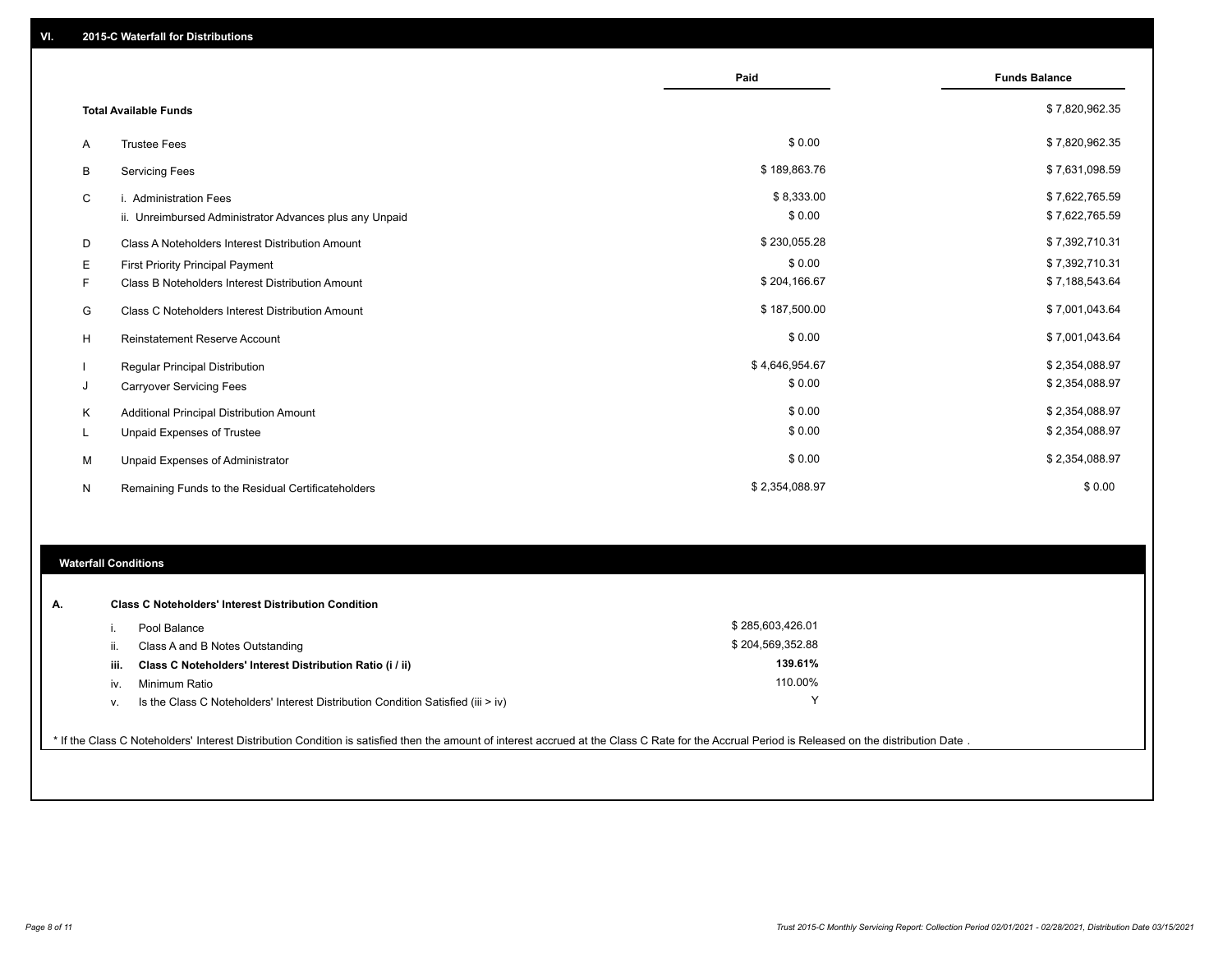## Ending Balance Factor Paydown Factor 0.015136660 0.015136660 0.000000000 Ending Principal Balance \$ 75,000,000.00 \$ \$ 37,032,366.23 \$ \$ 17,890,031.98 \$ 17,890,031.98 \$ 75,000,000.00 Principal Paid \$3,133,288.66 \$ 1,513,666.01 \$ - \$ - \$ - \$ - Interest Shortfall \$ 92,046.29 \$ 22,007.43 \$ 116,001.56 Interest Paid Total Interest Due \$ 92,046.29 \$ 22,007.43 \$ 116,001.56 \$ - \$ - \$ - Interest Shortfall from Prior Period Plus Accrued Interest Current Interest Due \$ 92,046.29 \$ 22,007.43 \$ 116,001.56 Accrued Interest Factor 0.002291667 0.001134187 0.001546687 Interest Rate\* 2.75000% 1.51225% 2.06225% Daycount Fraction 0.08333333 0.07500000 0.07500000 Accrual Period End 3/15/2021 3/15/2021 3/15/2021 Accrual Period Begin 2/15/2021 2/16/2021 2/16/2021 Record Date (Days Prior to Distribution) **1 NEW YORK BUSINESS DAY** 1 NEW YORK BUSINESS DAY 1 NEW YORK BUSINESS DAY Spread/Fixed Rate 2.75% 1.40% 1.95% Index FIXED LIBOR LIBOR Beginning Balance \$ 40,165,654.89 \$ 19,403,697.99 \$ 75,000,000.00 Cusip/Isin 78448RAB2 78448RAC0 78448RAD8 **A2A A2B A3** 0.178900320 0.178900320 1.000000000 **Distribution Amounts**

\* Pay rates for Current Distribution. For the interest rates applicable to the next distribution date, please see https://www.salliemae.com/about/investors/data/SMBabrate.txt.

**VII. 2015-C Distributions**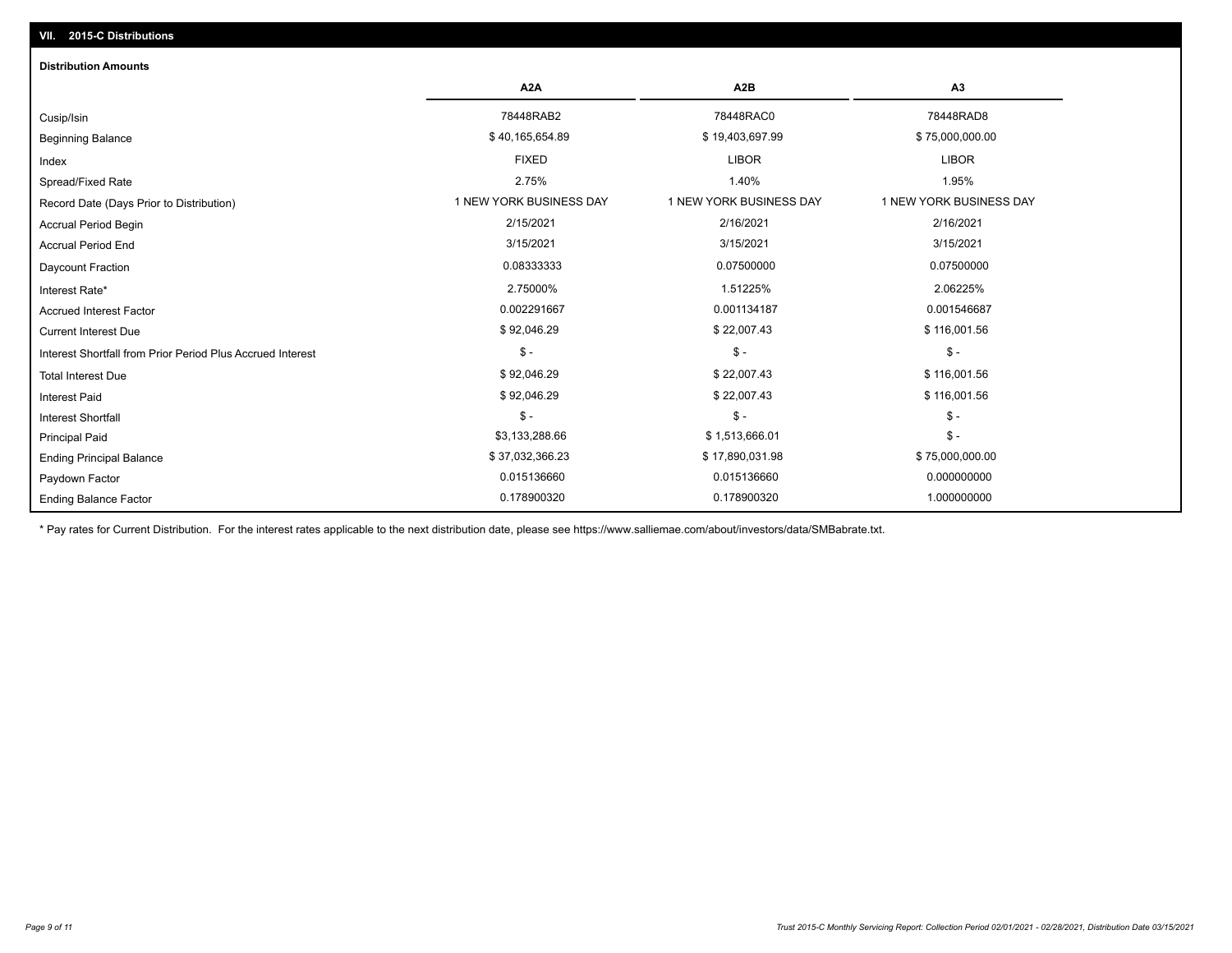| VII. 2015-C Distributions                                  |                         |                         |  |  |  |
|------------------------------------------------------------|-------------------------|-------------------------|--|--|--|
| <b>Distribution Amounts</b>                                |                         |                         |  |  |  |
|                                                            | в                       | С                       |  |  |  |
| Cusip/Isin                                                 | 78448RAE6               | 78448RAF3               |  |  |  |
| <b>Beginning Balance</b>                                   | \$70,000,000.00         | \$50,000,000.00         |  |  |  |
| Index                                                      | <b>FIXED</b>            | <b>FIXED</b>            |  |  |  |
| Spread/Fixed Rate                                          | 3.50%                   | 4.50%                   |  |  |  |
| Record Date (Days Prior to Distribution)                   | 1 NEW YORK BUSINESS DAY | 1 NEW YORK BUSINESS DAY |  |  |  |
| Accrual Period Begin                                       | 2/15/2021               | 2/15/2021               |  |  |  |
| <b>Accrual Period End</b>                                  | 3/15/2021               | 3/15/2021               |  |  |  |
| Daycount Fraction                                          | 0.08333333              | 0.08333333              |  |  |  |
| Interest Rate*                                             | 3.50000%                | 4.50000%                |  |  |  |
| <b>Accrued Interest Factor</b>                             | 0.002916667             | 0.003750000             |  |  |  |
| <b>Current Interest Due</b>                                | \$204,166.67            | \$187,500.00            |  |  |  |
| Interest Shortfall from Prior Period Plus Accrued Interest | $\mathcal{S}$ -         | $\mathcal{S}$ -         |  |  |  |
| <b>Total Interest Due</b>                                  | \$204,166.67            | \$187,500.00            |  |  |  |
| <b>Interest Paid</b>                                       | \$204,166.67            | \$187,500.00            |  |  |  |
| <b>Interest Shortfall</b>                                  | $\mathcal{S}$ -         | $\mathbb{S}$ -          |  |  |  |
| <b>Principal Paid</b>                                      | $\mathsf{\$}$ -         | $$ -$                   |  |  |  |
| <b>Ending Principal Balance</b>                            | \$70,000,000.00         | \$50,000,000.00         |  |  |  |
| Paydown Factor                                             | 0.000000000             | 0.000000000             |  |  |  |
| <b>Ending Balance Factor</b>                               | 1.000000000             | 1.000000000             |  |  |  |

\* Pay rates for Current Distribution. For the interest rates applicable to the next distribution date, please see https://www.salliemae.com/about/investors/data/SMBabrate.txt.